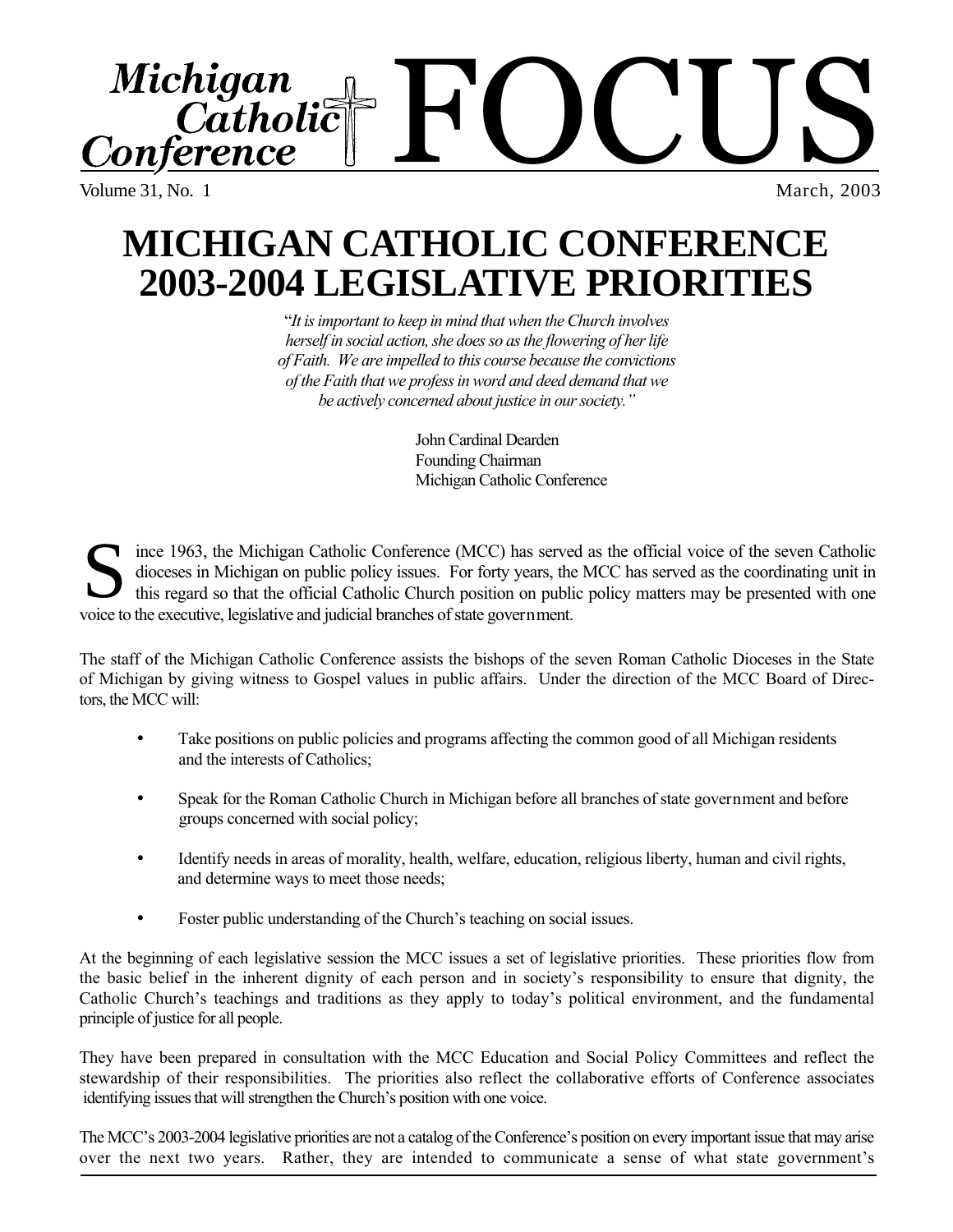top priorities should be in order to foster the common good. The MCC's priorities for the 92<sup>nd</sup> Legislature target six categories: religious freedom; human life; education; health care; families, children and social justice; and fiscal and regulatory policy. They were approved by the MCC Board of Directors on March 12, 2003 and are presented here.

## **Religious Freedom**

Freedom of conscience and of religion is a primary and inalienable right of the human person. Insofar as it touches the innermost sphere of the spirit, one can even say that it upholds the justification, deeply rooted in each individual, of all other liberties. The MCC

has an interest in legislation that protects religious freedom, limits government intrusion into religious matters, and allows for reasonable collaboration between public and religious entities. In advancing religious freedom......



**Human Life**

**Education**

In the Catholic social vision, the human person is central, the clearest reflection of God among us. From the point of conception to the point of natural death, all human beings are sacred, deserving of respect, and worthy

of government protection. In the public policy arena......

#### **The Conference Supports:**

- The rights of faith-based providers and all individuals to conscience protections in the delivery of services;
- The equal application of the law to all persons and institutions regardless of their faith;
- The enactment of a state religious freedom protection act.

#### **The Conference Supports:**

- State initiatives that provide alternatives to abortion;
- State initiatives that promote and facilitate adoption;
- Insurance regulations that do not mandate coverage for abortion or contraception;
- A ban on aborted children research; •
- The prohibition on assisted suicide; •
- The constitutional prohibition of the death penalty.
- The prohibition on cloning;



All children, by virtue of their dignity as human beings, have an inalienable right to a quality education. Parents have the right to choose how that education is provided. Any effort to improve schools must include a

commitment to educational choice. Continued educational reform must be linked to support for school choice in order to provide access to educational excellence for all, and to insure that no child is left behind. Therefore......

#### **The Conference Supports:**

- Removing the cap on charter schools;
- Expansion of existing public school choice; •
- Safe and adequate transportation for all students;
- Full implementation of the Federal "No Child Left Behind Act";
- Appropriate distribution of federal program dollars;
- Enactment of the Federal "Education Freedom Act";
- An end to the state constitutional ban on •aid to non-public schools.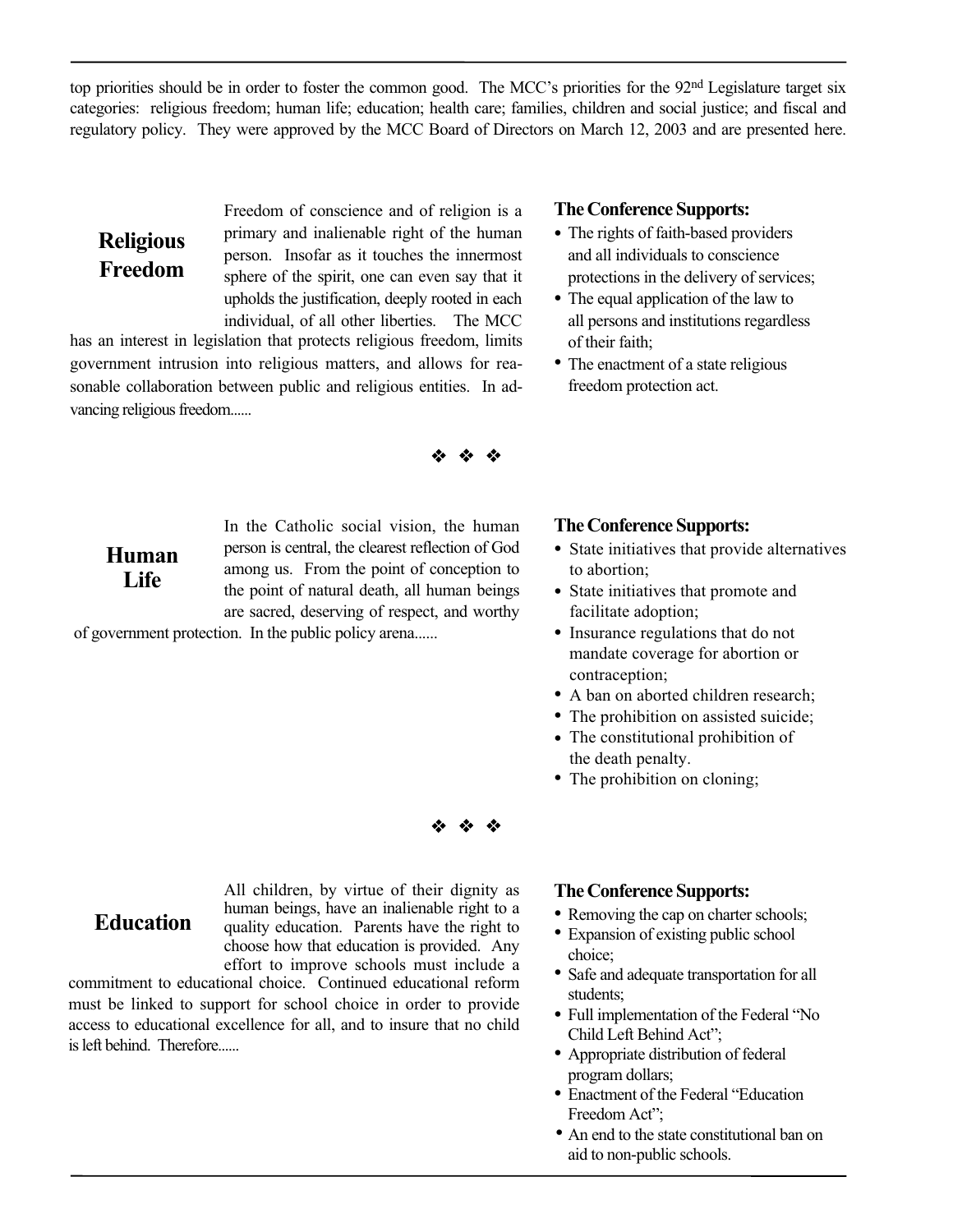Equitable, accessible and ethical health care is an essential safeguard of human life. Health care is a basic human right, and genuine health care reform, recognizing the dignity of persons and the unique needs of the poor, is a matter of fundamental justice.

#### **The Conference Supports:**

- Expansion of health coverage for low and moderate-income uninsured individuals and families;
- Expansion of MI-Child health program to include unborn children;
- The protection of adequate Medicaid funding;
- Reform of the small group health insurance market;
- Opposition to legislation that threatens the institutional integrity of faith-based providers.

#### **The Conference Supports:**

- The traditional definition of marriage and the family;
- Amending Michigan's no-fault divorce laws;
- State identification card and drivers' license policies that respect the dignity of residents who live in our State regardless of citizenship;
- Humane visitation rights for people who are incarcerated;
- Affordable housing for low and moderate income families and individuals;
- Affordable and accessible transportation options for low and moderate income workers;
- Increasing the unemployment insurance multiplier;
- Opposition to enactment of legislation banning local living wage ordinances.

#### **The Conference Supports:**

- The allocation of scarce budget resources to preserve essential services for vulnerable persons;
- Regulation of the payday loan industry;
- Affirmation of the recognized right to exercise religious conscience in the provision of publicly-funded services;
- Maintenance of the tax-exempt status for not-for-profit organizations;
- Creation of a State Earned Income •Tax Credit.

## **Children, Families, and Social Justice**

Children are among the most vulnerable members of the human family. As policies are advanced to help children, they must support families, since children's lives are nurtured or neglected, enhanced or diminished, by the quality of family life.

Since the family is the primary, indispensable, and essential unit of society, policies must maintain and promote marriage, and strengthen the family. Of key concern too, is ensuring that economic policies are advanced that are shaped by moral principles. Economic choices and institutions must be judged by how they protect or undermine the life and dignity of the human person, support the family, and serve the common good. In order to put children and families first......

**Fiscal and Regulatory Issues**

The state budget is a moral statement for the people of the State of Michigan. Through it, the values of the state are expressed. With it, basic needs of citizens are guaranteed. By it, the mandate to work for a just society comes

closer to realization. Similarly, the challenges to care for an environmentally rich Michigan also offer fundamental moral and ethical dimensions that cannot be ignored.

### **Health Care**